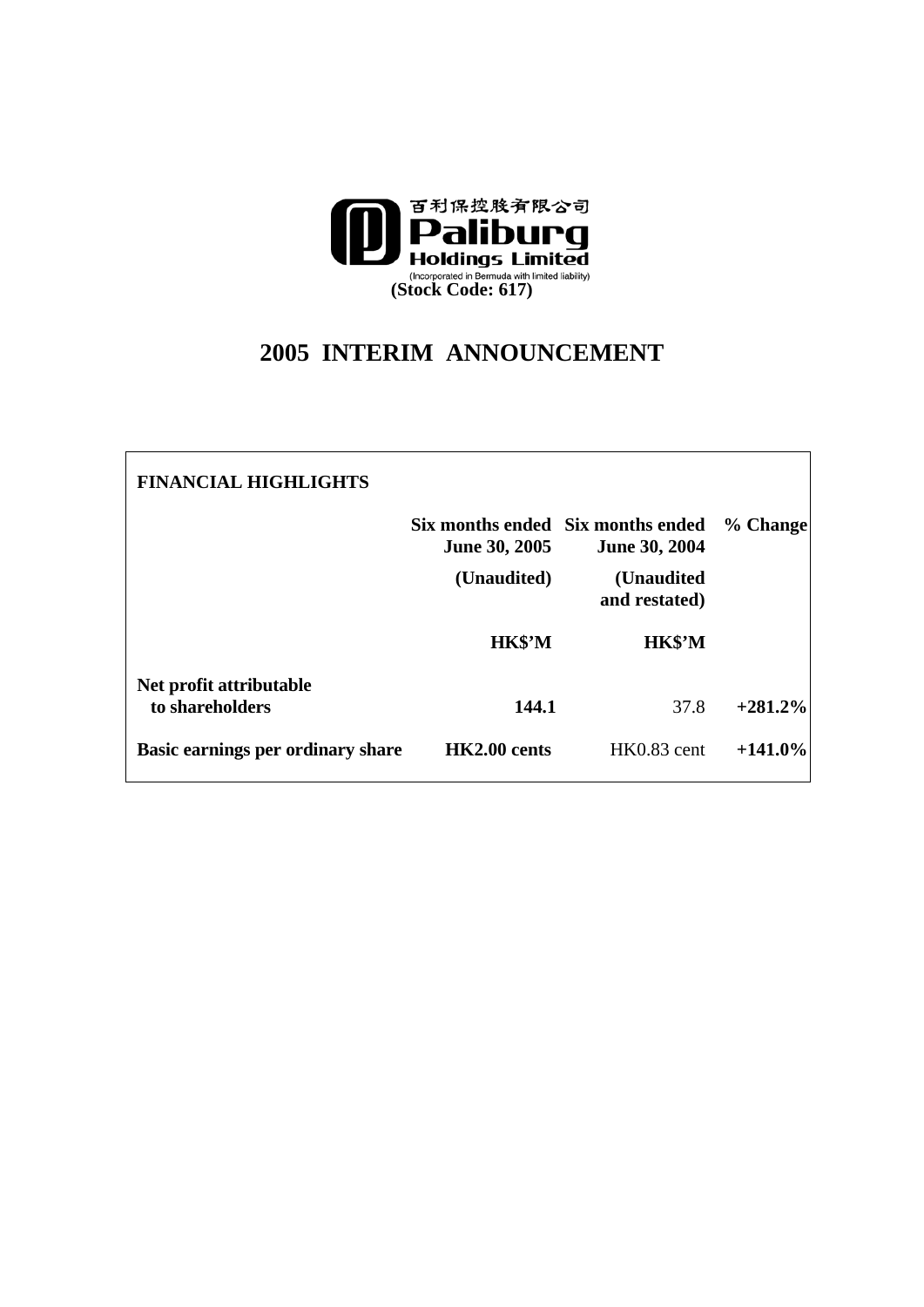

**Press Release** September 15, 2005 **For Immediate Release** 

## **Paliburg Group Announces 2005 Interim Results**

Paliburg Holdings Limited ("the Paliburg Group", stock code: 617) announced today its interim results for the period ended June 30, 2005. For the period under review, the Paliburg Group attained an unaudited consolidated net profit attributable to shareholders of HK\$144.1 million, representing an increase of about 281.2% as compared with the HK\$37.8 million (as restated) recorded for the corresponding period in 2004.

In the comparative period in 2004, Regal Hotels International Holdings Limited was accounted for as a subsidiary of the Company as the Paliburg Group then held over 50% of the ordinary shares of Regal. As explained in the 2004 Annual Report, Regal ceased to be a subsidiary of the Company in July 2004 and Regal has since been equity accounted for as an associate of the Paliburg Group. Thus, certain items in the interim financial statements as shown for the 2004 interim period may not be comparable to those for the current interim period.

The basic terms and the land premium amount for the lease modification of the development site at Ap Lei Chau Inland have been agreed and finalised with the government. The Paliburg Group retains a 30% interest in this joint venture development and under the terms of the joint venture, any funding required for the development project will be procured by the other joint venture partners. The proposed development entails primarily residential accommodation having gross floor area of about 900,000 square feet together with ancillary retail, recreational and car parking facilities. Site formation works are scheduled to commence shortly.